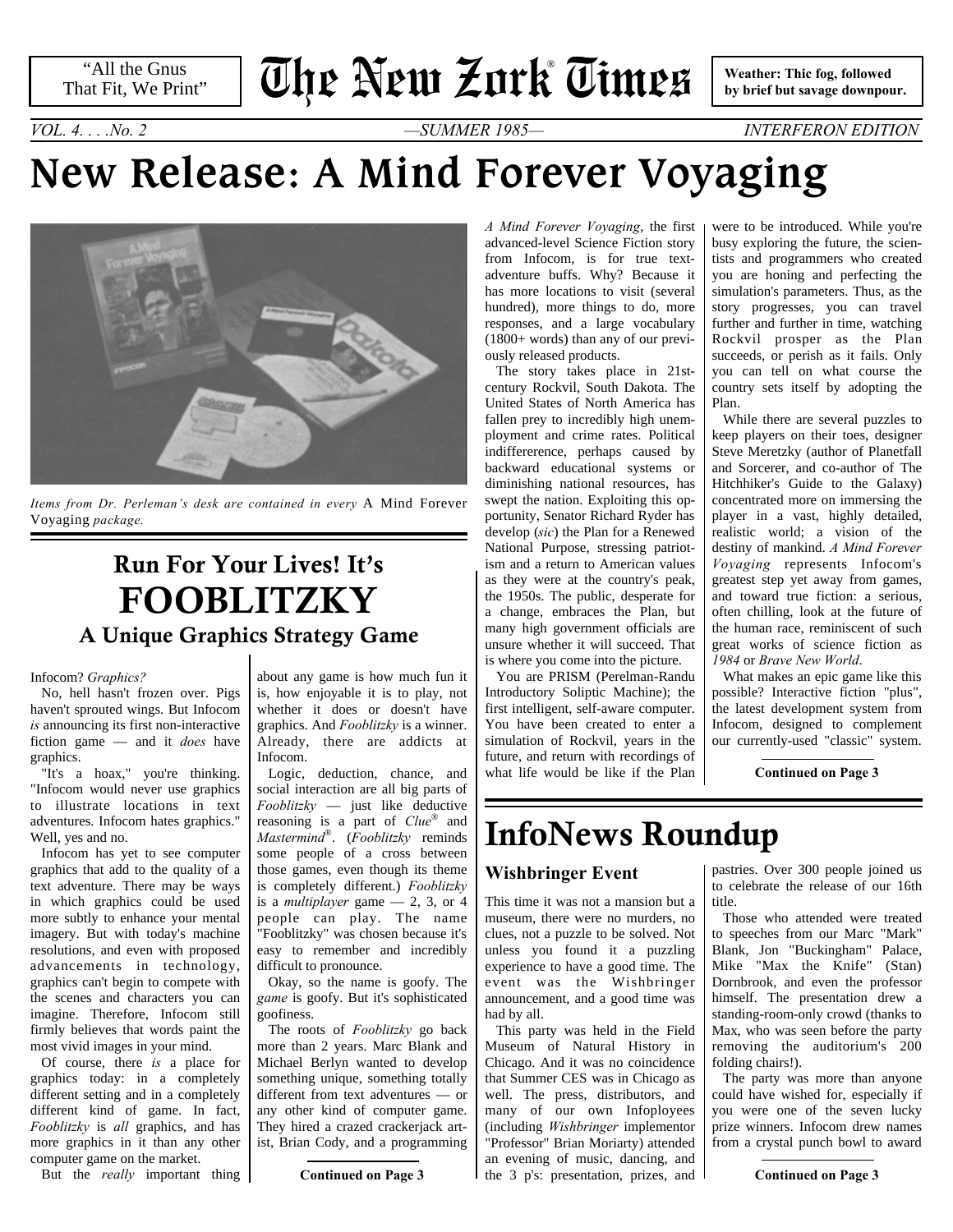## **Mail Bag**

#### **Dear Infocom:**

What a great puzzle! I solved puzzle number 5 two days after receiving my latest copy of *The New Zork Times*, but I had to replay Zork II to determine whether "FEEL FREE" was in the Crypt Anteroom or the Crypt. I had made a *Zork II* map, but I loaned it out, and my friend lost it. He claimed a little guy with a beard and pointy hat just popped in, waved a wand, mumbled something like "Filch," and the map just vanished. The loss had occurred some time ago, and this current puzzle was just the motivation I needed to play the game again to remap *Zork II*'s world.

I must say, however, that I appreciate the definitive Infocom trivia encyclopedia the puzzle solution provides. Nobody I know had ever thought to count the leaves, and sure enough ... there are 69,105 (I went back and counted)! Other surprises (at least for me) were the folding cot, and the Linder's radio. It just once again proves why Infocom has the finest interactive fiction: attention to detail!

I've tried other adventure games, but as soon as the next Infocom adventure is available, they are forgotten and I am once again happily lost in another world of Infocom's making.

According to the statistics you've published, the number of people responding to the NZT puzzle is on the rise. Worse, the number of correct answers are also climbing. What chance does a 33 year old programmer from California have against all of those youngsters from around the country? Ah well, it really doesn't matter. I can, after all, afford a T-shirt. At least I still have my FrobozzCo stock options, but I do miss the fame and prestige that winning the NZT puzzles bestows on one.

Should you be hurting for good material to publish next issue, feel free to use this letter in your Mail Bag section or write me for a free brochure. The brochure tells about how I could write for *The New Zork Times*, work for Infocom, or create the next great American interactive fiction adventure.

Well, as the Wizard said: "Finish!"

In Frobs we trust (and so should you),

#### **David Alan Hoag**

Placentia, CA

*You will notice that the number of entries was down this time. Also, don't forget that The New Zork Times Puzzle Winner T-shirts can't be bought — you must solve the puzzle to own one — Ed.*

#### **Hi,**

I was really making progress on the NZT puzzle in the Winter issue. I have all the Infocom games and spent hours and hours researching the questions and filling in my grid. I had a ways to go but felt I was on the right track when I was called on to babysit a friend's cat.

To make a long story short, the cat, unknown to me, had a craving for graph paper and ate my almost complete grid. (She gave birth to a little of black and white checked kittens yesterday.)

I would like to make a comment on the gender of computer gamers. Many of us have names or nicknames that could either be male or female. I write to a lot of gamers and I find they usually assume I am male. After finding out I am definitely female they express surprise such as "I didn't know GIRLS PLAYED computer games!" Then when I tell them I am 49+ they are shocked almost to silence. I just hope by that time they realize I'm just as hooked on games as anyone else.

I suspect a lot of your Chris's, Leslie, Robins, Pats, etc. are female.

Looking forward to more puzzles and newsletters soon.

**Pat Smith**

#### **Dear NZT:**

I was shocked to see that in the article about music in the Great Underground Empire, there was no mention of one of the foremost GUE heavy metal bands, Mötley Grüe.

> **Lee Killpatrick** Houlton, ME

#### **To the New Zork Times:**

Seen on a truck on the Interstate in Arizona:

Zork Hardware Co. El Paso, TX

Now there's *Zork* hardware to go with the *Zork* software? Love your games — keep 'em coming.

> **Susan Heller** Tuscon, AZ

#### **Dear Sirs:**

I was intrigued by your photo-

feature, "Searching for the Relics of the Emu," which appeared in the Spring '85 issue of *The New Zork Times*. I look forward to seeing the proper photographs in your next issue. Incidentally, I recently participated in a research project at Hellspont Historical Institute which uncovered startling evidence that the Emus were NOT wiped out by the encroachment of western man, but were instead conquered by a race of malignant Yaks native to mountainous New Zealand. A fellow researcher proved this invasion possible by successfully traversing the treacherous between New Zealand and Tasmania in a coracle made entirely of spun Yak hair. The creatures the Europeans discovered were the sad remnants of their proud race, who quickly died of culture shock from exposure to gunpowder weapons, canvas, and "pick-a-path" game booklets (a primitive form of Interactive Fiction!). I hope this sets the record straight.

> **Stefan Jones** Lucust Valley, NY

Stardate 8411.04.

#### **To the staff of the NZT, preferably Marc "Mark" Blank:**

In reply to your "Call the Exterminators" article (NZT: vol. 3 #1) I believe I have found a bug, or at least a typo. In the Fortran IV

translation of Zork for the PDP-11/ V-11 (translated from MDL for the ARPANET), the dam tour guidebook claims that FCD#3 was composed of "3.7 cubic feet of concrete." To the best of my knowledge, it is very difficult, if not impossible, to take a lump of concrete measuring one foot by one foot by three point seven feet and build a structure the size of FCD#3. While on the topic of the guidebook, how come the present day versions of Zork I don't mention the work force of "384 slaves, 34 slave drivers, 12 engineers, 2 turtle doves and a partridge in a pear tree" or the command team of "234 bureaucrats, 2,347 secretaries (at least two of whom could type), 12,256 paper shufflers, 52,469 rubber stampers, 245,193 red tape processors, and nearly one million dead trees?" Keep *The Times* coming.

> **Marc Egazarian** Blauvelt, NT

P.S. Would somebody mind writing The Hitchhiker's Guide for the TRS-80 Model III, please? Thanks.

*(It may be impossible in the real world to build a dam with such a small piece of concrete, but this is a* fantasy *remember? Actually, it was intended as a joke; it is not a typo. Ed.)* Z

## **The New Zork Times** ®

|                        | Managing Editor Jennifer "Jen" Fine         |
|------------------------|---------------------------------------------|
|                        | <b>Left Field</b> Dave "Hollywood" Anderson |
|                        | Puzzle Editor Steven "Rock" Meretzky        |
| Voyaging Editor        | Tomas "Tom" Bok                             |
| Sports Editor          | Jeff "Jeffrey" O'Neill                      |
| Photo Editor           | Paul "PG-13" Gross                          |
| Cornerstone Editor     | Michael "Stan" "Max" Dornbrook              |
| Exterminated Editor    | Gary "Gary" Brennan                         |
| Cartoon Editor         | Jeffrey "Jeff" O'Neill                      |
| <b>InfoNews Editor</b> | Paul "144" Gross                            |
| History Editor         | Stu "Noisome Stu" Galley                    |
| <b>Editing Editor</b>  | Jon "Caesar's" Palace                       |
| Publisher              | Michael "The Beast" Dornbrook               |
| Production Manager     | Cindy "Cynthia" Curtis                      |

© 1985 Infocom, Inc., 125 CambridgePark Drive, Cambridge, MA 02140

*Zork* is a registered trademarks of Infocom, Inc. *A Mind Forever Voyaging, Cornerstone, Cutthroats,* Deadline, Enchanter, Fooblitzky, Infidel, InvisiClues, Planetfall, Seastalker, Sorcerer, Starcross,<br>Suspect, Suspended, Wishbringer, and The Witness are registered trademarks of Infocom, Inc. The<br>Hitchhiker's Guide to the Parker Bros. Coke is a registered trademark of the Coca Cola Company. *Diplomacy* is a registered trade-mark of Avalon Hill, copyright 1976. *Mastermind* is a registered trademark of Invicta Plastics. The Whopper is a registered trademark of The Burger King Corporation.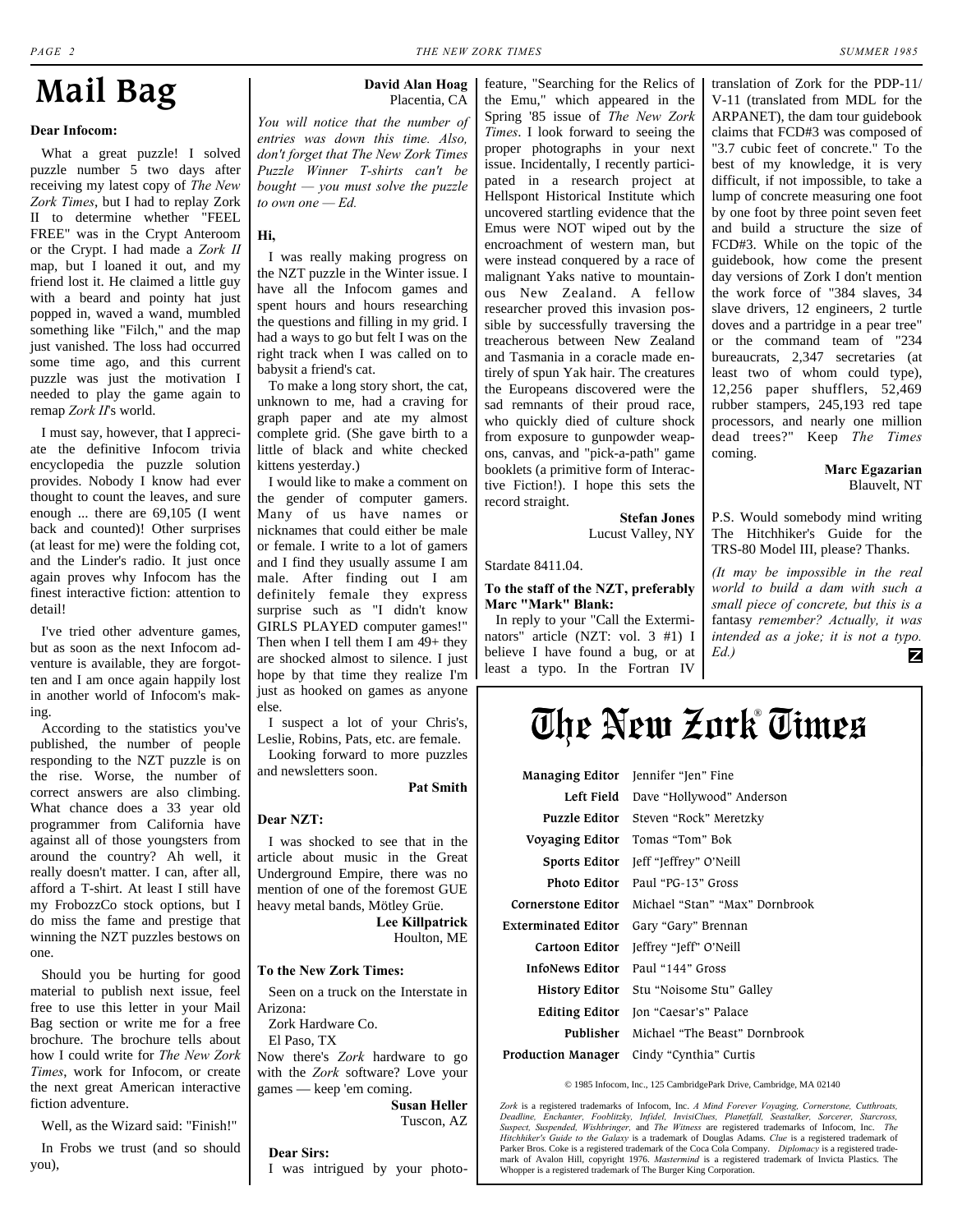## <span id="page-2-0"></span>**Run, it's Fooblitzky**

#### **[Continued From Page 1](#page-0-0)**

magician, Poh C. Lim. More recently, Paula Maxwell joined the graphics group as an artist. Together they played board games, computer games, video games, mind games .... They discussed game theory: what made a game interesting, challenging, intricate, multifaceted, and replayable. And then they designed *Fooblitzky*.

People play against *each other* in *Fooblitzky*, not against some poor, misguided computer. The fun is in trying to bluff, outsmart, or just plain lie to the other players. Unless you're

the multiple-personality type, you can't play *Fooblitzky* by yourself. (If you don't have any friends and your family is no longer returning your telephone calls, tough nuggies.)

*Fooblitzky* is intellectually challenging, requiring a sharp mind, careful note-taking, and a penchant for chattering teeth and flipping hot dogs. It's not a shoot-em-up arcadestyle game requiring joystick coordination, so even adults can play! A game typically takes 1 to 2 hours to play.

Players move around the "city" of *Fooblitzky* on sidewalk squares, much like you move tokens around a board game. Players can buy items at stores with "foobles" (the unit of

currency) and sell items at pawn shops and work in restaurants to get more foobles. Players can also get smacked by cars at street crossings, or get flashed by the Chance Man and squashed by a falling piano. Through all this, each player tries to deduce and then obtain the 4 "correct" items needed to win. Since the 4 items change each time you play, no 2 games are alike.

*Fooblitzky* is unlike any game you've ever played before. And Infocom is proud of that. *Fooblitzky* opens up new frontiers in computer gaming, and that's what Infocom is all about.

*Fooblitzky* is so different and innovative that Infocom's marketing department hit upon a different and innovative marketing approach. Because you're a special customer of Infocom's, because you read *The*  *New Zork Times*, you can buy *Fooblitzky* before anyone else! Research shows that the people who learn *Fooblitzky* the fastest and enjoy it the most are the people who enjoy Infocom's interactive fiction the most.

Therefore, for a limited time, *Fooblitzky* is available ONLY through *The New Zork Times*. That's right: For the first six months, *Fooblitzky* is available exclusively to YOU, since you read *The New Zork Times*. Once you learn *Fooblitzky* and play it with your friends, you'll love it. You'll become an Infocom ambassador, spreading the word about *Fooblitzky*. When *Fooblitzky* is released to the rest of the world, everyone will have heard of it and will want the new game. But you don't have to wait: you can start enjoying the new game *now*. z

## <span id="page-2-1"></span>**A Mind Forever Voyaging**

#### **[Continued From Page 1](#page-0-1)**

"Plus" will be available for most machines that have 128K or more of internal RAM, allowing us to more than double the size of our products.

#### In fact, the entire Zork trilogy could have fit into one game if we'd had the "plus" system at our disposal in 1981. Thus, large projects, like *A Mind Forever Voyaging*, are now entirely within our capabilities. Unlike the new Whopper®, or New Coke® , this revolutionary gaming

technology promises to please the tastes of even the most discriminating player, allowing for more of just about everything (game bugs being no exception). Finally, this size increase should not be seen as "the beginning of the end" of our support for machines with under 128K of memory. Owners of smaller computers can rest assured that we will continue to produce plenty of products for their machines, using the "classic" system.

Meretzky began work on the project by writing a short, intriguing fictional piece, which introduces the player to the concept of artificial intelligence, as well as to the main characters and themes of the story. This short story, part of an issue of "Dakota Online Magazine," is found in the game package, along with the instruction manual, a full-color map of Rockvil, a "21st-century" plastic pen, and a Class One Security Mode Access Decoder. Z

#### <span id="page-2-2"></span>**InfoNews Roundup**

#### **[Continued From Page 1](#page-0-2)**

the prizes. These gifts each brought a real-life chance to experience one of *Wishbringer*'s seven magic wishes: binoculars for Foresight; a lucky Chinese gold coin for Luck; an allweather camera for Rain; a twilight helicopter ride over Chicago for Flight, a crystal ball for Advice; a Sony Watchman for Freedom; and a telescope for Darkness. And the prizes didn't end there. Infocom also donated \$2500 to "A Child's Wish Come True" — an organization that fulfills the wishes of children who are terminally ill. And if you think all these people were lucky, just imagine all the luck that your very own *Wishbringer* Magick stone will bring.…

#### **Reviews**

Suspect reviews have been turning up faster than clues for the murder of Veronica Ashcroft. *Suspect*, our latest murder mystery, shadowed by the overwhelming acclaim for Hitchhiker's has recently been receiving its well-deserved spot in the limelight. *A+* magazine said that "with this game, Infocom demonstrates (again) that the all-text adventure is ideal for a murder mystery .... What makes the game truly exciting are the more than ample opportunities for failure. You can really get yourself in a lot of trouble here." In another Apple interest magazine, "*Suspect* is another great mystery from Infocom, a company that seems unable to write a bad game." Congratulations to implementor P. David Lebling for adding yet another genre to his list of game writing fortes.

Speaking of overwhelming acclaim

for Meretzky and Adams' collaboration (known affectionately as "HHGG"), we've chalked up another award to put in the trophy case (and there would be room if it weren't so full of those silly Zork I treasures). The W.H. Smoth Game of the Year Award was presented to Infocom for *Hitchhiker's* by The British Microcomputing Awards of 1985. All *New Zork Times* subscribers were invited to attend the award ceremony which took place on June 12th in London. Unfortunately, the person assigned to the mailing of the invitations was busy trying to get by a tiny vicious poodle; consequently, we were unable to mail the invitations in time. The person responsible for this error has since been sacked!

And if you haven't gotten past the aforementioned poodle yourself, then you probably haven't played our latest title, *Wishbringer*. The reviews for the first game by "Professor" Brian Moriarty have been nothing short of glowing, but don't take our word for it. *Computer Entertainment* says that *Wishbringer* is "a great introduction for newcomers to the Adventure Experience, and is suitable for all ages." The praise extends well beyond the puzzles of the game, characterizing Moriarty's writing style as carrying "a fondness for Lovecraft, Hawthorne, and things that go bump in the night."

#### **New News at Infrobozz**

Can you name the sixteen software titles that run on the new Atari ST? If not, we'll give you a hint: *Zork I, Zork II, Zork III, Deadline* ... and *Wishbringer.* Thanks to the Micro Group (that nutty bunch of microscopic programmers) the Atari ST will NOT be the hot new machine with NO software to brag about. And keep your eyes peeled (doesn't that hurt?) for the Amiga? Can you name sixteen software titles that run on the Amiga??? Z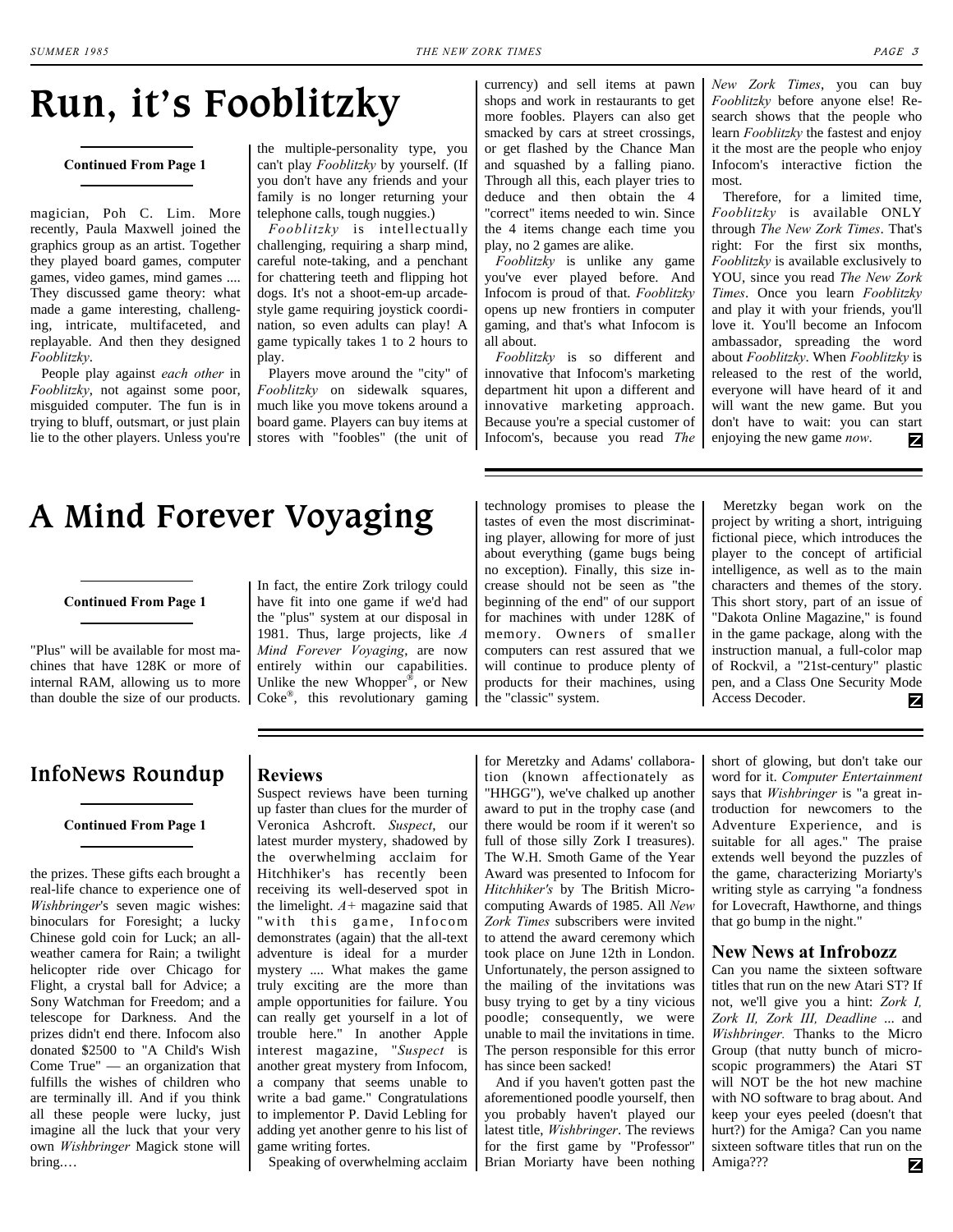# The History of Zork — The Final (?)

#### *by Stu Galley*  SPECIAL TO The New Zork Times

The year: 1979. As Tim Anderson has recounted in previous installments in this series, Zork was one large computer game, about a megabyte in size  $\sim$  as large as it could be and still fit in its original home, a DECsystem-10. Marc Blank and Dave Lebling designed and wrote the program, with the help of Bruce Daniels and Tim. They had met and worked together in a research group at M.I.T., and now the group was losing valuable talent through graduation and the lure of "the real world." Several members of the group believed that they could still produce outstanding computer-based products in almost any category  $\sim$ from programming languages like MDL (an important influence on modern Lisp) to data bases, electronic mail and artificially intelligent systems  $-$  if only centrifugal force didn't separate them.

The problem: What sort of product could the group work on together, and to whom could they sell it? As early as 1976, they had discussed the potential marketability of various computer games that had been designed or implemented by group members just for fun. Now their attention was focused on various potential products based on mini-computers, some involving custom hardware as well as software. The group was ignoring the potential of a mass market for micro-computers, not only from lack of experience with them (the group's unofficial motto is "We hate micros!") but also from serious concerns about software piracy.

Joel Berez had graduated from the group and was working in his family's business in Pittsburgh. Marc had finished medical school (and moonlighting on *Zork* development) and was starting his medical residency in Pittsburgh. These two had long been friends, and they liked getting together for a Chinese dinner and conversation.

One topic of conversation was "the good old days" at M.I.T., and one reason that the old days were good was Zork. They wished that *Zork's*

wonderfulness (or "taste and winnage" in M.I.T. jargon) could somehow be brought to more people. But very few people had access to the large computers that could run *Zork*. More and more people were beginning to buy  $p$ ersonal computers  $-$  like the Radio Shack TRS-80 Model I or the Apple  $II -$  but those computers were too small to run *Zork*. Or were they?

Joel and Marc began some seat-ofthe-pants design work (much of it on Joel's parents' coffee table) on how much *Zork* could be compressed, and how to do so in a flexible way to allow for different, incompatible personal computers in the future. They considered using available "portable" tools for programming, like UCSD Pascal, but it soon became clear that *Zork* had too much text in it. (Keep in mind that a standard personal computer at this time came with 16K bytes of memory and no disk drive.) They finally concluded that, by inventing a programming system specifically for *Zork*, they could fit about half of it into a computer with 32K bytes of memory and one floppy-disk drive.

Meanwhile, the group at M.I.T. was in the process of forming a corporation - choosing "Infocom" as the name least offensive to everyone  $-$  and searching for a project that would quickly produce a product to start generating income for the company. Among the projects they considered were systems for keeping track of documents, handling electronic correspondence, and processing text. When *Zork* was added to the list of possibilities, Joel and Marc worked intensively during the summer and autumn creating the programming tools for their design. And they had to work for IOUs, since the company treasury  $-$  which started with only  $$11,500$  – could afford to pay only for the hardware they needed at the time.

The key to their design was an

imaginary computer chip called the "Z-machine". This chip would be able to run *Zork* (or at least part of it) if the program were coded in a special, very compact language. Then the design called for each personal computer to have a program (called a Z-machine Interpreter Program or ZIP) that would interpret the special Z-machine language and make the computer act the same way that a real Z-machine would. In order to get *Zork* written in this special language, another language was invented, called *Zork* Implementation Language (ZIL), similar in many ways to MDL. Marc built a two-stage translator program that would translate a ZIL program, first into an assembly language and then further into the Z-machine language. He also built a ZIP so that a DECsystem-20 could emulate the Z-machine.

There was still the problem of cutting *Zork* in half. Dave examined his complete map of *Zork* and drew a boundary around a portion that included about 100 or so locations: everything "above ground" and a large section surrounding the Round Room. The object was to create a smaller *Zork* that would fit within the constraints established by the design of Joel and Marc. Whatever wouldn't fit was to be saved for another game, another day.

In the process of being converted from MDL into ZIL, the program became "cleaner" and friendlier. The geographies of the maze and the coal mine were simplified so that the connections were less arbitrary, and in other places complexity was removed whenever it didn't serve a justifiable purpose. For example, there was originally a barrel sitting near the top of Aragain Falls, but it was just a red herring; its only purpose was to lure unsuspecting adventurers inside and carry them over the falls to destruction. The Rainbow Room had its name changed to On the Rainbow, and that meant removing the silly joke about Rockefeller Center and the NBC Commissary. Since the Land of the (Living) Dead (the word "Living" was removed in order to fit the name on the status line) no

longer led to the stairway where Zork III later began, the crystal skull (a brand-new treasure) was put there instead.

By late 1979, Joel and Marc had both moved back to Boston. Joel had been elected president of Infocom and started business school, and Zork I was shaping up as Infocom's first product. *Zork I* first saw the light of day on a DEC-system-20 on which the company was renting time, then on the PDP-11 in Joel's bedroom. Scott Cutler (who had graduated from the group a couple of years before) used his TRS-80 Model II to create a ZIP for a TRS-80 Model I. As 1980 dawned, Infocom spent a large portion of its bank account to purchase a Model I, and Scott and Marc demonstrated that *Zork I* was alive in it by starting the game and actually collecting points with the incantation "N. E. OPEN. IN." (It's certainly no less inspiring than "Come here, Mr. Watson; I want you!")

We had another product in which PS had no interest: the PDP-11 version of *Zork I*. We sent product announcements to various places, including a newsletter for PDP-11 users, and as a result, the first copy of *Zork I* sold was a PDP-11 version! It came on an eight-inch floppy disk with a manual that I wrote and Joel had reproduced from a typewritten master.

By the end of 1980, the version of ZIP for the Apple II had been created by Bruce, who had designed puzzles for the original *Zork* before graduating from M.I.T. and going to work for Apple Computer Inc. Apple *Zork I* proved more popular than the TRS-80 version; PS sold over 6000 copies in eight months.

The first press reviews of *Zork I* were encouraging. In February 1981, BYTE magazine said, "No single advance in the science of Adventure has been as bold and exciting as the introduction of Personal Software Inc.'s *Zork, The Great Underground Empire...*. That the program is entertaining, eloquent, witty, and precisely written is almost beside the point. Unlike the kingdoms of the Adventures for machines with 16K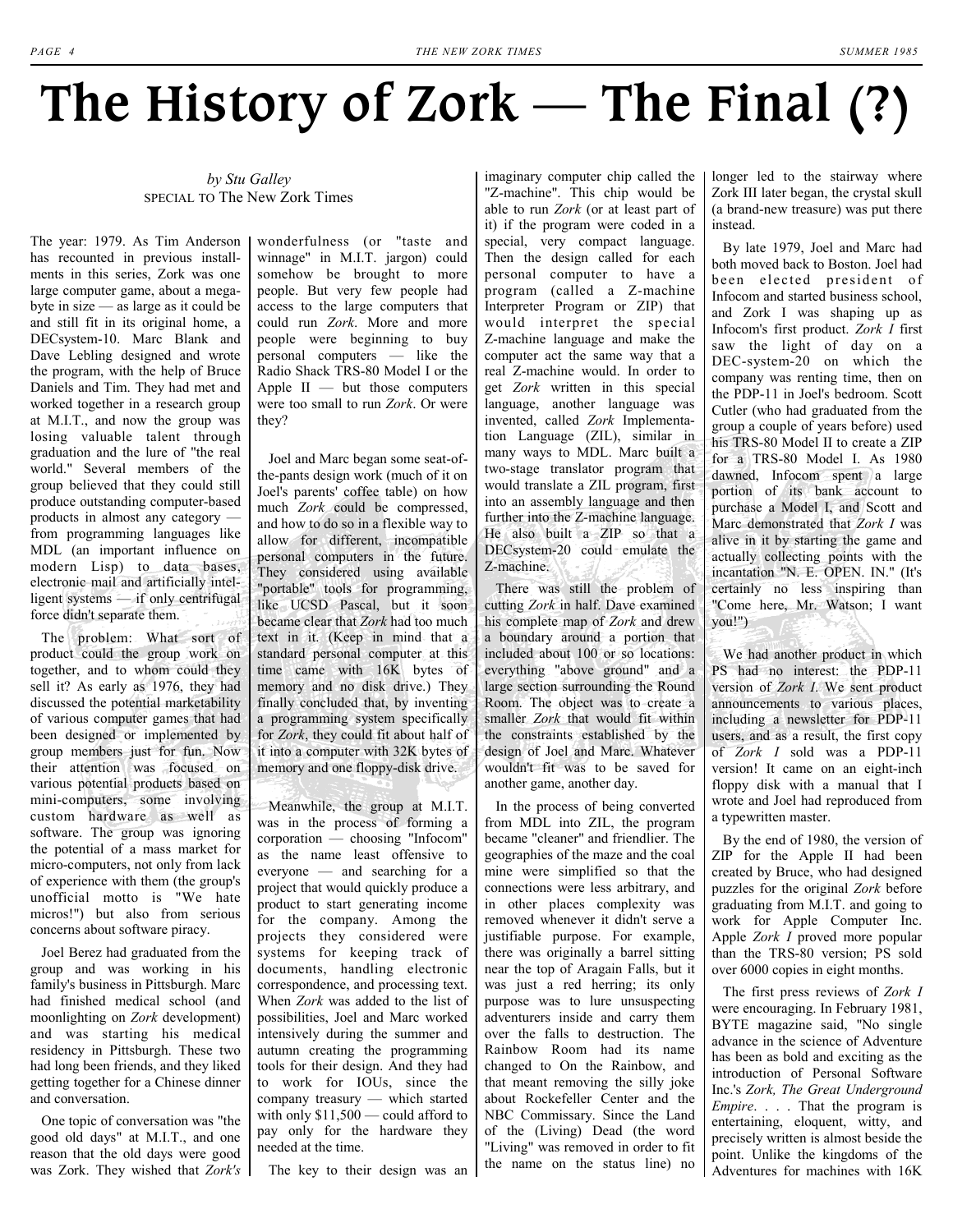# **Chapter: MIT, MDL, ZIL, ZIP**

bytes of memory and far from the classic counter-earthiness of the Colossal Cave in the original Adventure, *Zork* can be felt and touched  $-$  experienced, if you will — through the care and attention to detail the authors have rendered. ... [A] most excellent and memorable work of computerized fiction."

Mike Dornbrook was enlisted to test *Zork I* for bugs and other bad features, because he had some experience with computers but no experience with the original *Zork*, exactly like our intended audience. (One of his contributions was the alternate  $\sim$  and, some say, more logical — solution to the Loud Room puzzle, which was added only after the first users of *Zork I* asked so often for hints for that puzzle). He played it so much that he memorized the entire geography, and he fell in love with the game. He was convinced that it would attract a cult following, although others thought it would last maybe a year on the market and then fade away, like a video game. He urged the company to start planning spin-off products, like maps, hints, posters, T-shirts, etc. So the first published release of *Zork I* had another feature added, a "small piece of paper" in the artist's studio that said something like "Write to Infocom, P.O. Box 120, Cambridge, Mass. 02142 for info on other products, including Movement Assistance Planners (M. A.P.s) and Hierarchical Information for Novice Treasure Seekers (H.I.N. T.S.)." Besides leaving the door open for an after-market in *Zork* accessories, we wanted to start building a mailing list of customers for future direct mailings (like the one you are reading!).

Meanwhile, Dave was designing Zork II. At first, the most straightforward approach seemed to be to use everything left out of *Zork I* and simply convert it from MDL to ZIL. But Dave's active imagination kept inventing new puzzles that virtually begged to be implemented. So the final design left out the Royal Puzzle and the "end-game" (both to appear in *Zork III*) and instead included the Wizard of Frobozz, the garden, and the new diamond maze. (The last was re-oriented to the compass based on Mike's belief that "southpaw" should be a hint.) The last of the original puzzles  $-$  the long slide and "sending for the brochure" – were left out of Zork *III* and didn't reappear until *Sorcerer.*

Mike Dornbrook was enlisted again to fulfill mail orders for personalized hints. Joel collected orders from the post office box, passed orders for maps and posters to his Significant Other for fulfillment, gave requests for hints to Mike, and gave me the numerous small checks to deposit in the bank. Mike created personalized hints off the top of his head, typing them on an old office typewriter. (When Mike started business school in September 1981, he founded a separate company, the Zork User's Group, and took over all mail-order sales. Only then did he computerize the operation. In 1983, Mike came back to work for Infocom, bringing Z.U.G. with him.)

Now that the company had a fleshand-blood product, how could a small group of hackers market and sell it? One possibility was to produce it ourselves and distribute it through computer chain stores. But that meant devoting time and energy to finding suppliers, producing packages, supporting users, and so on. Another possibility was to contract with a software publisher, but which one? Joel contacted Microsoft, but they were already publishing the original "Colossal Cave" adventure game  $-$  the one that inspired  $Zork$   $-$  and by the time *Zork* fan Bill Gates heard of our offer, Infocom was deep in negotiations with Personal Software Inc. (PS).

PS had several good features: it was the first true publisher of software developed by others; it was the leading publisher of computer games at the time; and it had strong ties to Software Arts Inc., where VisiCalc was invented (*requiescant in pace*), and where *Zork I* was demonstrated in February 1980. PS agreed in June to publish *Zork I* and sent us an advance on royalties, our first bonafide income! Sales began in December, and over

the next nine months PS sold about 1500 copies of the TRS-80 version\*.

Also in June, we paid for a search of trademark records in preparation for registering "Zork" as our own trademark. We discovered that Mattel Inc. had registered "Mighty Zork" in 1973 for a toy model motorcycle, but that registration was cancelled in October 1979. Other trademarks discovered in the search were the likes of Zorr, Zorak, Zark, and Zowees (all by Mattel); Zogg, Zon, Zak, Zok, Zot, Zonk, and Zerak; and variations on Mork and Ork (by Paramount Pictures). Not to mention the Zork Hardware Company of El Paso and Albuquerque.

*Zork II* was offered to PS in April and licensed in June 1981, about the same time that Joel graduated and became Infocom's first salaried employee. But we had serious concerns about PS's commitment, even to *Zork I*. After an initial rush of advertising, *Zork I* seemed to join PS's range of products as just another game. We were eager to make new versions and new titles  $$ including *Zork III*, "Zork: the Mystery"(Deadline), and "Zorks in Space" (Starcross)  $-$  but not if our publisher wasn't also eager. The fact was that PS was planning to drop its line of entertainment software since their titles neither sold well over the long term nor brought in enough money to satisfy them  $$ and to change its name to Visicorp in order to identify closely with its "Visi-" series of business products\*\*.

It now appeared that we had two choices: to negotiate and contract with another publisher (and to hope for more satisfaction), or to take the plunge and *become* a publisher. We definitely preferred the second choice, but that required office space, production facilities, an advertising agency, and so  $on$   $-$  and

\* *Zork I* came under the wing of PS's New Products Manager, a fellow named Mitch Kapor, who later founded Lotus Development Corp.

most of all, money. But we threw caution to the wind, and hired Mort Rosenthal (who later founded Corporate Software Inc.) as marketing manager, who found a time-shared office in Boston's venerable Faneuil Hall Marketplace, a time-shared production plant in Randolph, an ad agency in Watertown, an ordertaking service in New Jersey, a supplier of disks in California, and so on. The money came both from the company's founders and from a bank loan that they personally guaranteed.

We announced *Zork II* and our new role as publisher with a Christmas promotion as eye-catching as we could afford. Thanks to our ad agency, we had a new style of packaging for both *Zorks* (the stone-built letters that are still in use), a counter display for stores, ads in major computer magazines, and direct-mail ads for dealers. We also bought PS's entire inventory of *Zork I* (except the TRS-80 version, which they still wanted to sell) to prevent them from "dumping" it on the market at bargain prices and lowering the public's image of "Zork" in general. Our first shipment went out just in time for Christmas sales.

On New Year's Day 1982, we moved the company to larger space at the far end of Cambridge  $-55$ Wheeler Street. Now we had office space for everyone, especially for Marc (now vice-president for product development) to finish *Zork III*. And we had enough space to set up all the personal computers  $$ instead of shuffling them from one person's home to another  $-$  for testers to use, and for programmers to create or adapt ZIPs for Atari, CP/M, IBM PC, and other machines. *Zork III* was finished in the autumn, about the same time that the company began hiring people to begin developing its first business product. But that's another story.

\*\* In December 1984, after a long legal tangle with Software Arts over VisiCalc, Visicorp eventually merged into one of its own spin-off companies and disappeared.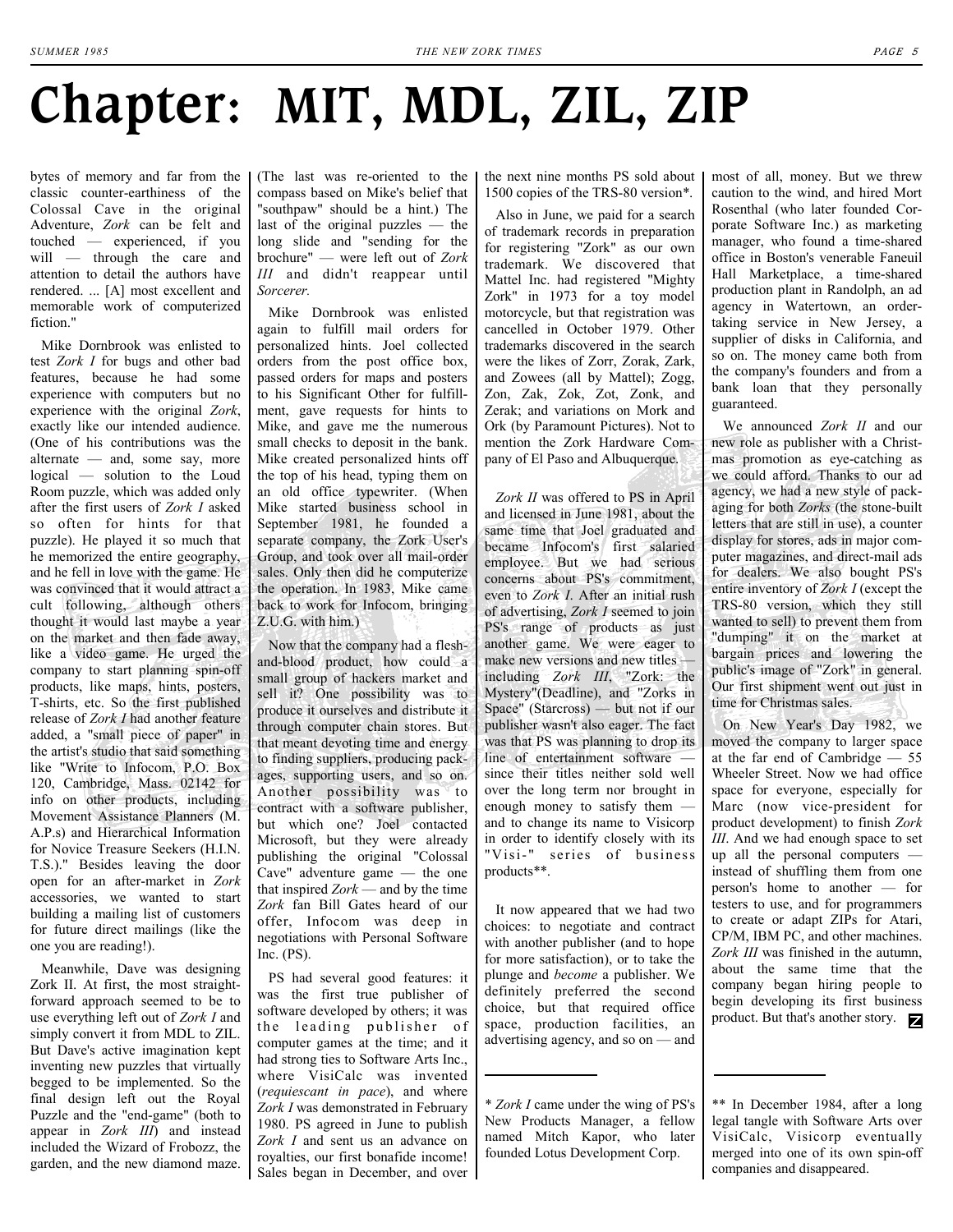### **Third Title for '85 Coming Soon**

At Infocom, we believe that good things come in threes. Our third interactive fiction story this year will be one of those things. It's for those of you who are two-thirds done with our second trilogy. It's for those of you who want something three times harder than Sorcerer, or three times more exciting than Enchanter. It's for those of you who want to know if there's life after AIMFIZ.

Dave Lebling, co-author of the Zork trilogy and *Enchanter*, has been spied writing spell scrolls, polishing his crystal ball, and muttering incomprehensible syllables under his breath. What it all means, only time (and the next issue of *The New Zork Times*) will tell.



Did you know that...

 $\triangleright$  when overloaded or exhausted, the yak will lie down, hiss, spit and kick, and refuse to move?

? when asked "What is your favorite mammal," 5 out of 7 game writers did NOT choose the yak? (Significantly, when asked the same question, 7 out of 7 yaks did not choose game writers.)

? no yak in captivity has ever lived more than 3 weeks, although wild yaks have a life span of over 90 years?

 $\blacktriangleright$  the silent, black-and-white, 1922 version of *The Wizard of Oz* featured a cowardly yak instead of a cowardly lion? ("Yaks and tigers and bears, oh my!")

 $\blacktriangleright$  the hair of wild yak is black and short, except on the flanks and tail where it forms a long, shaggy fringe?

? a newborn yak is called a yaklet and usually arrives in a litter of 30 or more?

? domestic yaks, which breed freely with domestic cattle, are often piebald black and white?

? *The Witness* author Stu Galley is a former yak trainer?

? wild yaks live in large herds of females, young bulls, and calves (the mature bulls staying together in smaller groups)? Ζ



"HE HAS THIS SAME DREAM EVERY NIGHT.

# **NZT Cartoon Winner**

Among the many amusing and well-drawn cartoons submitted for this issue's cartoon contest, the eventual winner is the work of Andy "Inksipper" Speer of Waltham, Massachusetts. He receives a copy of Planetfall for his Commodore 64 and our congratulation. If you dare to take on the competition and cross pens with your Infocom brethren,

### **They're back; C-64 versions compatible with C-128 machines**

At Infocom, we believe that good things come in threes. Our third interactive fiction story this year will be one of those things. It's for those of you who are two-thirds done with our second trilogy. It's for those of you who want something three times harder incomprehensible syllables under his breath. What it all means, only time (and the next issue of *The New Zork Times*) will tell.

### **CORRECTION**

**SORRY!** Due to space restrictions, we are unable to run the photo essay "Searching for the Relics of the Emu" in this issue. We hope to find enough room in a forthcoming issue to run this interesting and provocative feature. Ζ and are fortunate enough to win, your prize will be a free Infocom game of your choice.

Here are the rules. Cartoons will be printed approximately 4 1/4 inches wide by 5 inches deep, so draw your cartoons proportionally. Entries must be in black ink (not in pencil or in color) on white unlined paper. Do not fold your entries. All submissions become the property of Infocom, Inc. Be sure to send your cartoon to:

NZT Cartoons, Infocom, Inc., 125 CambridgePark Drive, Cambridge, MA 02140. And don't forget to include a separate sheet that tells us who you are, what game you wish to win, your computer system, and where you live. Z

## **Puzzle Number 5 Winners**

Once again our incorruptible random number generator selected 25 lucky T-shirt winners:

- 1. Thomas Anthony Dingbaum Millersville, MD
- 2. David Gleeson Van Nuys, CA
- 3. Judy Bezzone Sacto, CA
- 4. David Bennett Bexley, OH
- 5. Ruth Anderson-Barnett San Diego, CA
- 6. David Gatewood Charlottesville, VA
- 7. Jeff Williams Nashville, TN
- 8. Dave Kassing Gresham, OR
- 9. Tom "Floyd" Wright Midland, MI
- 10. Amy Hinshaw Loma Linda, CA
- 11. Gary Laskowski Roseville, MI
- 12. Mark Hausherr Duxbury, MA
- 13. William Frenchu Hopewell, NJ
- 14. Robert Dionne Port Jefferson Station, NY
- 15. P. DeGano Grand Terrace, CA
- 16. Ray Burton III Roseville, CA
- 17. Brandy Brooks Lynchburg, VA
- 18. Greg Swieringa Anoka, MN
- 19. Bruce Stedwell Lake Havasu City, AZ
- 20. Andy Plotkin Rockville, MD
- 21. Larry Pedersen Atlanta, GA
- 22. Fred Nemec Tustin, CA
- 23. Ted Murach Western Springs, IL
- 24. Michael McSurley Wilmington, DE
- 25. Mike Lipinsky Millers Falls, MA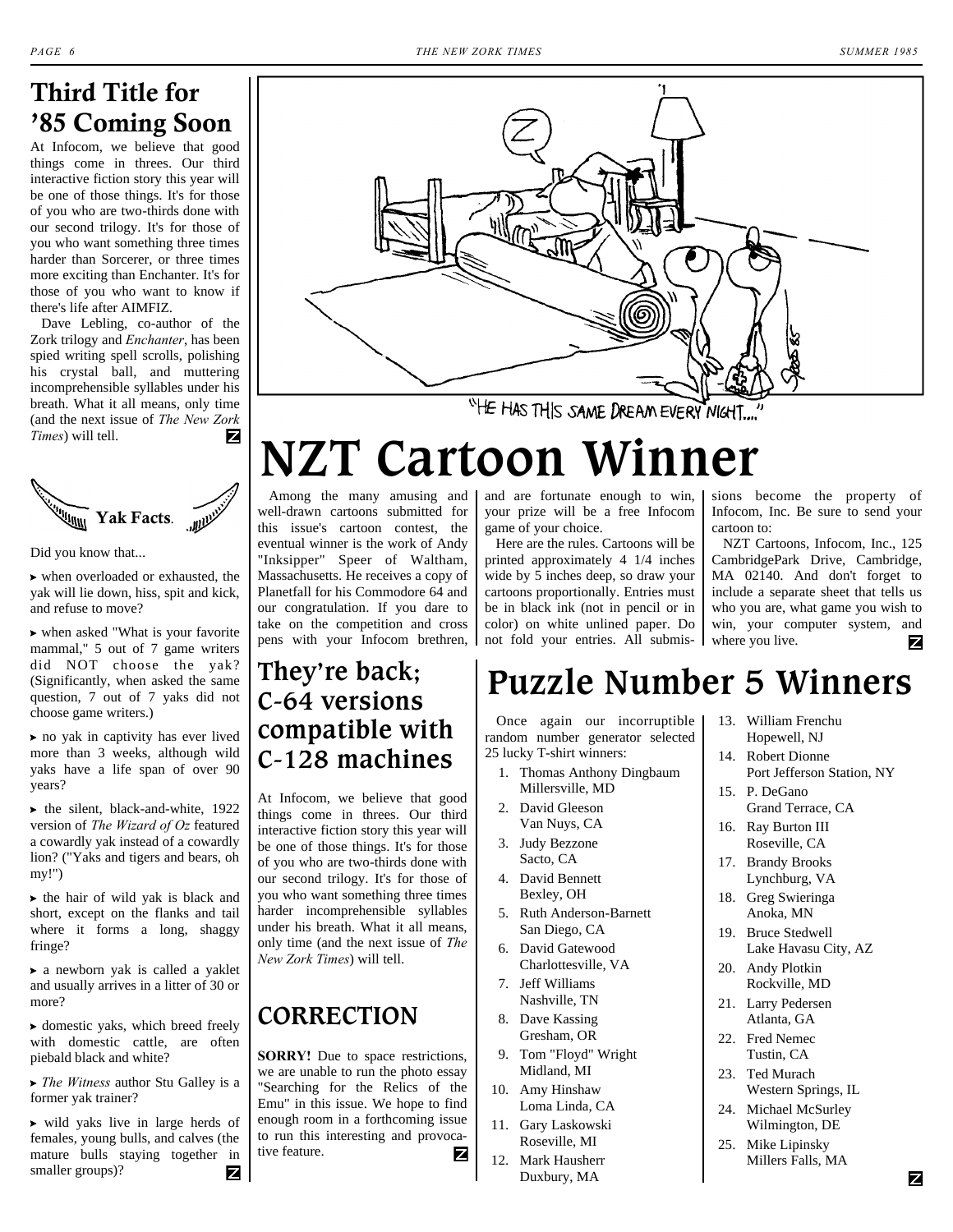## **Interactive Softball: > LOOK AROUND**

You are standing in an open field I west of a white plate. There is a catcher here.

 The late afternoon sun is a fiery orange ball on the horizon.

#### > INVENTORY

You have:

a bat

 a Hawaiian shirt (being worn) your heart (also being worn, on your sleeve)

#### > WHO AM I?

You are southpaw vice president Marc Blank. The shirt is the mocktouristy uniform, and the heart's in the right place (not a bug) because what is at stake here is no less than the bragging rights to the Eastcoast Software Softball Leage.

 Off to the north, the pitcher lobs an arching white ball in your direction.

 Okay, Marc, what do you want to do now?

[> SWING AT BALL \(go to paragraph](#page-6-1) A)

#### [> TAKE THE PITCH \(go to paragraph](#page-6-2)  B)

It's one of those tea kettle days in summer when Massachusetts might as well be spelled M-i-s-s-i-s-s-i-p-p-i. Infocom vs. Lotus. Lotus is like New England weather. Can't make up their minds. Half dozen of their guys show up. They import some of ours; the game's for fun, evidenced by the ice chest, which is overfull.

#### > WHO AM I?

You are "Hollywood" Dave Anderson,

HDA for short, which you're not. No, you tower over most trolls and second basemen. And, forsooth, you have a not undeserved reputation as a slugger, be it leaning over a bar or leaning over home plate. For the moment it's the latter: You're the batter. But this time something goes awry. Maybe it was the too-poor grip on the bat. Maybe it was a too-firm grip on the beer can. You sent a lil' nubber up along the third base line.

 First base is northeast of here, and you can see the ice chest to the east.

 Ok, Hollywood, what do you want to do now?

[> RUN NORTHEAST \(go to para](#page-6-0)graph C)

> WALK EAST THEN EMPTY THE [ICE CHEST THEN ENJOY THE](#page-6-3) BEER (go to paragraph D)

You're sitting in the cool shade of a large drooping tree that dwarfs the sidelines between first and home. The home team is up to bat.

A teammate dribbles a grounder to third. There is a play at first. Or rather there would have been a play had the first baseman's foot not been pulled off the bag by a wild throw. The runner is safe. Or is she? The opposing team collapses upon first base like an implosion, eager to make the unbiased call of "Out!"

> WHO AM I TO ARGUE THE CALL? You are David "Julio" Cavallo. Alternatively, Crazy Legs. You are thief-like on the basepaths. With a Cyclops hunger at the plate. But

these better than standard-level skills mean vastly more than mere personal glory on the field. Yes, they mean job security. No, that's the cynic talking. Talent translates into opportunity for pride in the name of Infocom.

 Okay, Julio, what do you want to do now?

[> ARGUE THE CALL \(go to para](#page-6-4)graph E)

[> CALL OFF THE ARGUMENT \(go to](#page-6-5) paragraph F)

<span id="page-6-1"></span>**A.** Which ball do you mean, the white ball or the fiery orange ball?

 (I assume you mean the white ball.)

Slash! The shaft of your bat connects with the pitch! But since this is softball and not mortal combat, you merely send a harmless pop-up into the field. Walking to the bench, you mutter something about KNOWING better than to have swung at the first pitch.

\*\*\* You have flied out \*\*\* Better luck next at-bat.

#### <span id="page-6-2"></span>**B.** Taken.

 Your patience pays off, as on the next pitch you watch the right fielder stopping short of the fence as the ball sails over it. (Your score just went up by 1 run! You now have 3 runs out of an eventual 14.)

<span id="page-6-0"></span>**C.** You race toward the bag, colliding with the first baseman. There is an awful "crunch!" For a moment everything becomes ... Dark

 You can feel nothing, hear nothing, see nothing, smell nothing, taste nothing and you don't even know your own batting average.

> I You have:

broken your nose in 4 places

<span id="page-6-3"></span>**D.** You wisely amble over toward the ice chest, shrugging your shoulders while keeping your head held high, "a trick few people can do, as it requires a lot of technically complex deltoid muscle work." Like stealing signs from the opposing catcher, a teammate reads your mind, tossing a cool one in your direction. It goes down well.

<span id="page-6-4"></span>**E.** Since you were right on top of the play, credibility is yours. The man's foot was three car lengths off the bag. Not even in the same area code. The other team argues that "proximity" and "informality" somehow equals "out." Proximity: Sure, in the same sense Hawaii is a contiguous state. In the same sense that the space shuttle is "on the pad" half an hour after liftoff. The "informality" argument itself breaks down, analogous to a "fight for peace."

<span id="page-6-5"></span>**F.** Just as well. Losing the battle hastens the winning of the war. Hail Infocom, victors deserved! Ending the regular season and starting the playoffs, the team is leading the league with a record of 7-1, having bested the likes of Lotus, Spinniker, et al. Hail Infocom, indeed. z



*(Left) Deep in the hole at short, Jeff O'Neill scoops up a hard-hit grounder. (Right) Max Buxton, Gayle Syska, Linda Mazzota, Spencer Steere and Renata Sorkin enjoy the game while Andrew Kaluzniacki takes a bite of Liz Cyr-*

*Jones' arm. Coach Hollywood Dave Anderson, who frowns on intra-team cannibalism, looks away. In the background is Chris Gugger's '77 Plymouth Grand Fury.*